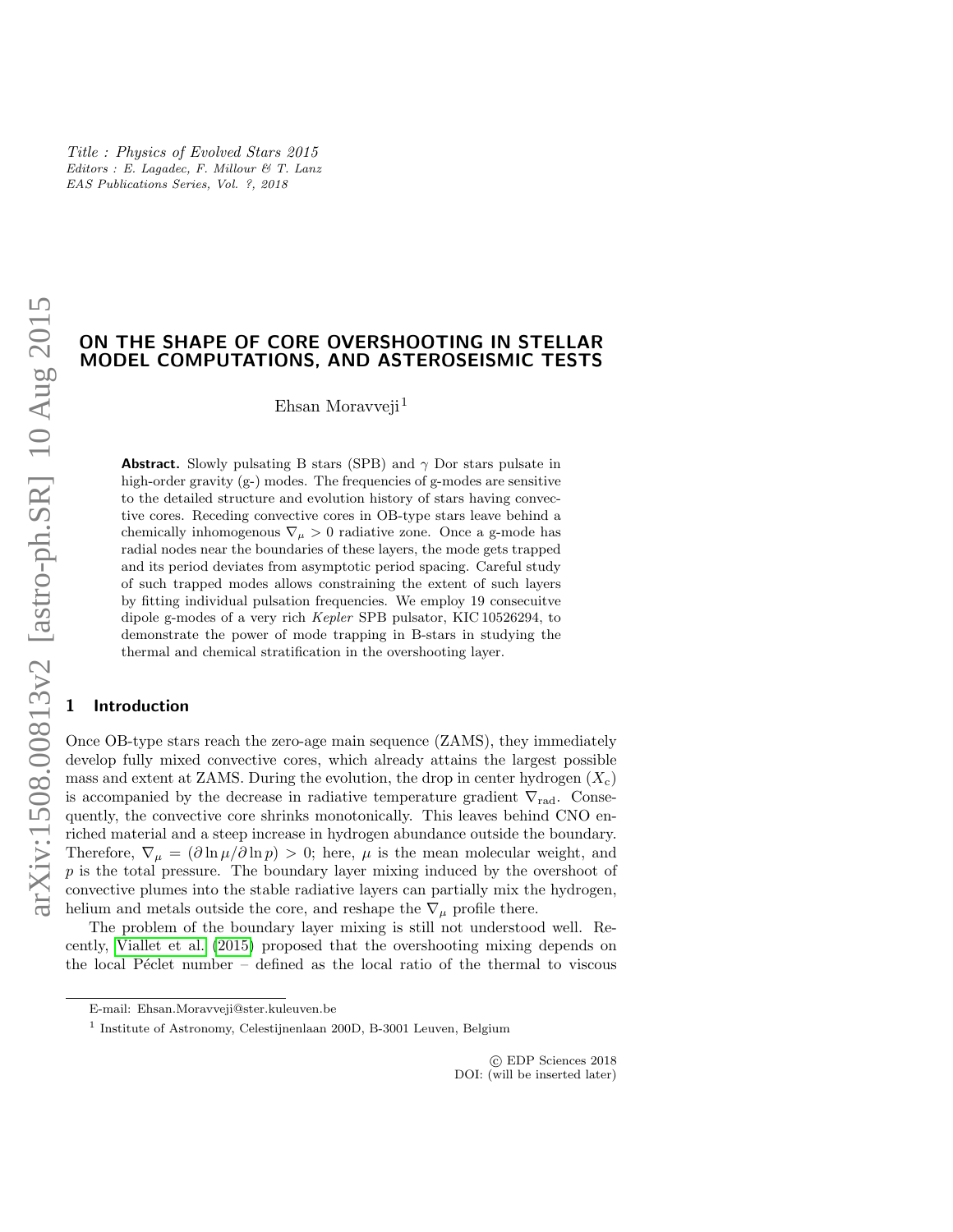timescales – in the overshooting layer: Closer to the core boundary, the convective plumes are predicted to be quasi-adiabatic, increasing the size of the fully mixed core. Furhter away, the Péclet number drops steeply, and the overshooting layer becomes photon-dominated, and the mixing proceeds diffusively. These two influence the shape of  $\nabla_{\mu}$  just ouside the core, and it propagates directly into the pulsation equations through the definition of the Brunt-Väisälä frequency  $N_{\rm BV}^2$ 

<span id="page-1-0"></span>
$$
N_{\rm BV}^2 = \frac{g\delta}{H_p} \left( \nabla_{\rm ad} - \nabla + \frac{\phi}{\delta} \nabla_\mu \right),\tag{1.1}
$$

where  $H_p$  is the local pressure scale height,  $\nabla = (\partial \ln T / \partial \ln p)$  is the actual temperature gradient  $\nabla_{ad}$  is the adiabatic temperature gradient,  $\delta = (\partial \ln \rho / \partial \ln T)_{P,\mu}$ and  $\phi = (\partial \ln \rho / \partial \ln \mu)_{P,T}$ . The local thermal and compositional stratifications are encapsulated in  $\nabla$  and  $\nabla_{\mu}$  in Eq. [\(1.1\)](#page-1-0).

The Brunt-Väisälä frequency is explicitly present in the adiabatic and nonadiabatic linearized oscillation equations [\(Unno et al., 1989;](#page-3-1) [Aerts et al., 2010\)](#page-3-2) Thus, even a slight modification to the  $\nabla_{\mu}$  by mixing (through overshooting or extra diffusive mixing) in the radiative part of the star influences the eigenfunctions and eigenfrequencies, and exhibits measurable fingerprints in period spacing  $\Delta P = P_{n+1} - P_n$ , where  $P_n$  is the period of a dipole g-mode of radial order n. Asteroseismology of heat-driven g-mode pulsators opens a direct window to study the physical properties of the fully-mixed core, and the partially homogeneous layer on top of the core [\(Miglio et al., 2008\)](#page-3-3).

Recently, Pápics et al. [\(2014\)](#page-3-4) studied the SPB star KIC 10526294, and identified 19 dipole g-modes from the triplet structure around each mode. [Moravveji](#page-3-5) [et al.](#page-3-5) [\(2015,](#page-3-5) MAP15) carried out a detailed forward seismic modelling of the dipole zonal frequencies, and [Triana et al.](#page-3-6) [\(2015\)](#page-3-6) inferred the internal rotation profile by inverting its rotational splittings. We demonstrate how trapping of high radial order g-modes in the  $\nabla_{\mu}$ -layer is used to confine the size of this layer. We also argue that our current treatment of the overshoot mixing requires a major revision.

#### 2 Simplified picture of mixing in B stars

MAP15 compared the exponentially decaying  $(D_{ov} = D_{conv} \exp[-2(r-r_{core})/f_{ov}H_p)])$ and the step-function  $(D_{ov} = D_{conv}$  for  $r_{core} \leq r \leq \alpha_{ov} H_p)$  overshooting prescriptions in their extensive seismic modelling of KIC 10526294. Note that  $\alpha_{ov} \approx 10 f_{ov}$ . The mixing induced by convective overshoot is assumed diffiusive [\(Zhang, 2013;](#page-3-7) [Viallet et al., 2015\)](#page-3-0) with an exponentially decaying behaviour [\(Herwig, 2000\)](#page-3-8) (Fig[.1a](#page-2-0)) or step-function behaviour (Fig[.1b](#page-2-0)). We also assume that the thermal stratification in the overshoot layer is purely radiative  $\nabla = \nabla_{\text{rad}}$ . Clearly,  $N_{\text{BV}}^2$ (red dashed) shows a steeper rise in the step-overshoot model. Fig. 1c shows the observed versus modelled  $\Delta P$ , where the first five modes agree very well with observations, and the other thirteen deviate significantly from the fit. We argue the reason for this is our reasonable ability in confining the width of the  $\mu$ -gradient layer, and at the same time our poor understanding of the thermal and chemical stratification in the overshooting layer.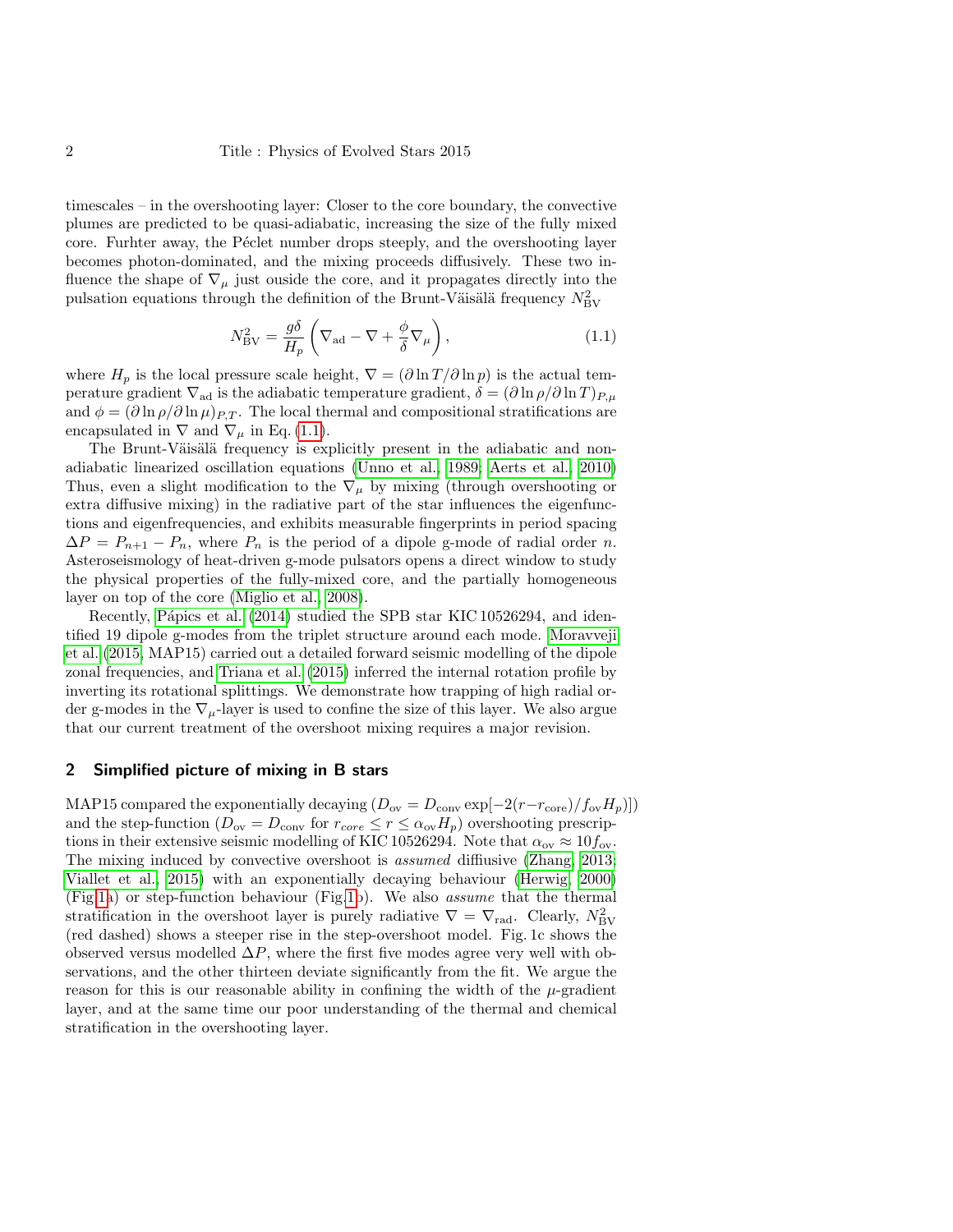

<span id="page-2-0"></span>Fig. 1. The convective (blue), overshooting (grey) and extra diffusive mixing (orange) profiles in the best models of KIC 10526294, using exponential (a) and step-function (b) overshooting prescriptions. See Table 4 in MAP15 for the mass and extent of each zone. The dashed lines show the Brunt-Väisälä  $N_{\text{BV}}^2$  (Eq[.1.1\)](#page-1-0) profiles. (c) The observed (grey) versus modelled (black) period spacing from the best seismic model (with  $f_{\text{ov}} = 0.017$ ).

### 3 Mode trapping

Fig. [2](#page-3-9) presents the behaviour of the rotation kernels  $K_{n,\ell}$  (defined in [Aerts et al.](#page-3-2) [\(2010\)](#page-3-2), Eq. 3.356) versus enclosed mass. The bottom panels show the run of the Brunt-Väisälä frequency  $N_{\rm BV}$ , the Lamb frequency  $S_\ell$  and the mode frequency in logarithmic scale. The  $\mu$ -gradeint zone corresponds to the local peak in  $N_{\text{BV}}$ around  $0.85 M_{\odot}$ . The shortest period mode (left) is perfectly trapped in the  $\mu$ gradient layer, and has a sizable amplitude there [\(Dziembowski and Pamyatnykh,](#page-3-10) [1991\)](#page-3-10). The longest period mode (right) still has a large amplitude in the  $\mu$ -gradient layer, in addition to a significant amplitude in the diffusive oveshooting layer below the  $\mu$ -gradient zone. Thus, the eigenfunctions of the latter mode are sensitive to the treatment of overshooting (Figs[.1a](#page-2-0) and [1b](#page-2-0)). The frequencies and period spacings assosicated to highest-order g-modes of KIC 10526294 (Fig. [1c](#page-2-0)) do not perfectly match the observation. This manifests that our underlying assumptions about the thermal and compositional structure of the overshooting layer build in 1D stellar structure codes need a major revision.

The current assumption in 1D stellar models is that the temperature gradient  $\nabla$  changes abruptly from fully adiabatic in the convective core to fully radiative just above the convective core, where the convective plumes overshoot into the radiative regions. However, this picture is not supported by 3D simulations of [Viallet et al.](#page-3-11) [\(2013\)](#page-3-11) (although performed for the conditions of deep convection in red giant envelopes). It is possible that the behaviour of the temperature gradient in the overshooting layer is quasi-adiabatic, up to some pressure scale heights from the core boundary, where it efficiently mixes the materials and adds to the size of the fully mixed core. Such a prescription is similar to the classical step-function overshoot. An extension of this quasi-adiabatic layer can be photon-dominated, and an exponentially decaying diffusive mixing can be applicable there. Therefore, a more complicated 1D stellar evolution models should be built, hopefully